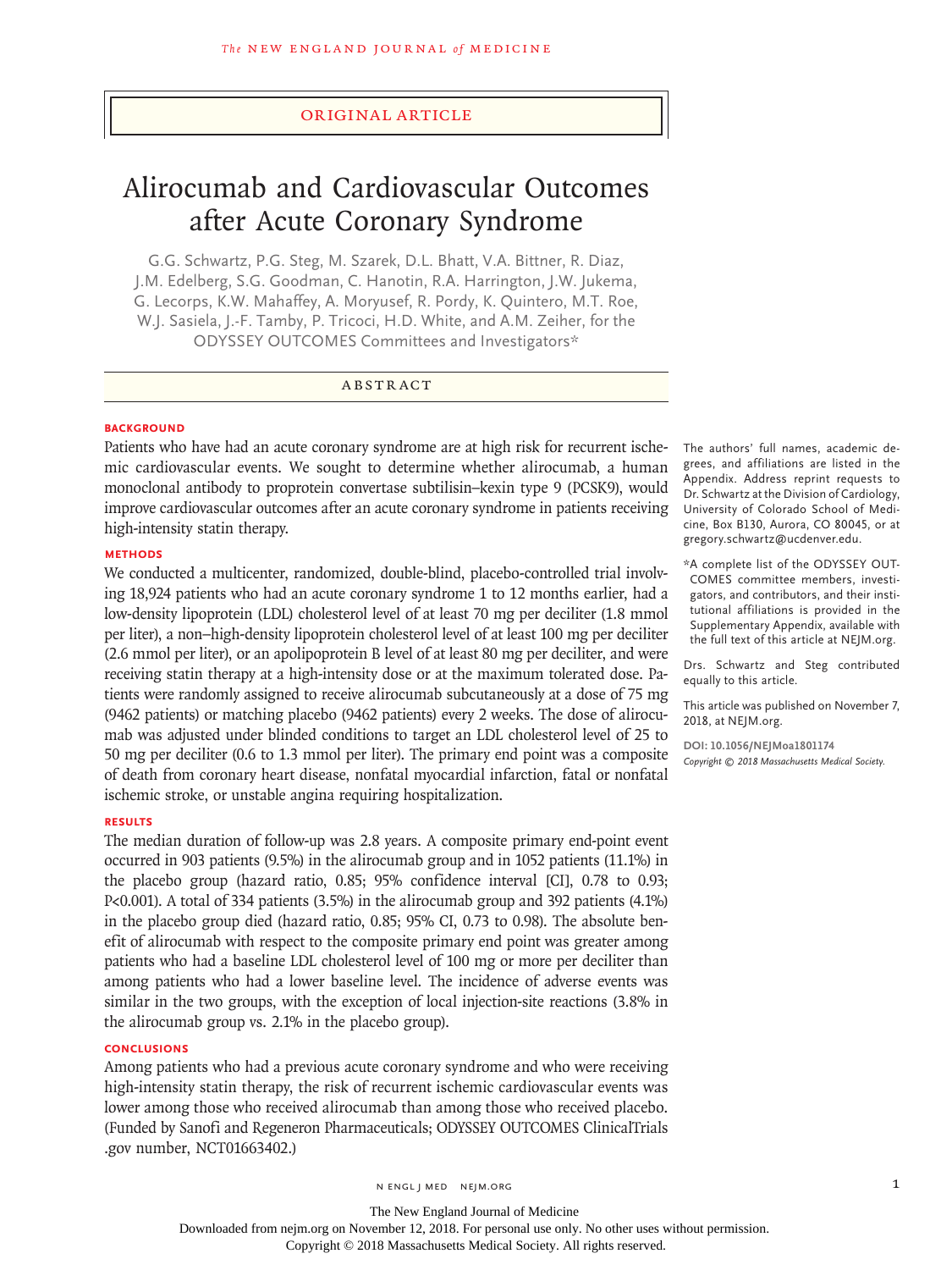ESPITE THE AVAILABILITY OF CURRENT<br>
evidence-based treatments, patients who<br>
have had an acute coronary syndrome<br>
remain at high risk for recurrent ischemic carevidence-based treatments, patients who have had an acute coronary syndrome remain at high risk for recurrent ischemic cardiovascular events.1,2 This residual risk is attributable in part to elevated levels of low-density lipoprotein (LDL) cholesterol and other atherogenic lipoproteins. Previous clinical trials have shown that the risk is lower among patients who receive statin therapy to lower the LDL cholesterol level than among those who receive placebo,3 among patients who receive high-intensity statins than among those who receive moderateintensity statins,<sup>4</sup> and among patients who receive ezetimibe added to statin therapy than among those who receive a statin alone.<sup>5</sup>

Proprotein convertase subtilisin–kexin type 9 (PCSK9) promotes degradation of LDL receptors, thereby diminishing the clearance of LDL from the circulation.<sup>6</sup> Studies have shown that mutations conveying gain or loss of function of PCSK9 result in a higher or lower level of LDL cholesterol, respectively, which in turn is associated with a corresponding higher<sup>7</sup> or lower<sup>6</sup> risk of incident coronary heart disease. These findings have led to the development of monoclonal antibodies to PCSK9 that produce substantial reductions in LDL cholesterol when administered alone or with a statin. $8-12$  Two of these agents were reported to reduce the risk of ischemic cardiovascular events in patients who had stable atherosclerotic disease or high cardiovascular risk and an elevated level of atherogenic lipoproteins despite statin treatment, $11,13$  with one agent showing benefit only among patients who had a baseline LDL cholesterol level of at least 100 mg per deciliter (2.6 mmol per liter).<sup>12</sup>

To date, the potential for a PCSK9 antibody to reduce cardiovascular risk after an acute coronary syndrome remains undetermined. In the ODYSSEY OUTCOMES trial, we tested the hypothesis that treatment with alirocumab, a fully human monoclonal antibody to PCSK9,<sup>13-15</sup> would result in a lower risk of recurrent ischemic cardiovascular events than placebo among patients who had an acute coronary syndrome within the preceding 1 to 12 months and who have levels of atherogenic lipoproteins that exceed specified thresholds despite statin therapy at a high-intensity dose or at the maximum tolerated dose.

#### Methods

#### **Trial Organization and Oversight**

Details of the trial design have been reported previously.14 ODYSSEY OUTCOMES was a multicenter, randomized, double-blind, placebo-controlled trial that was sponsored by Sanofi and Regeneron Pharmaceuticals. The protocol and statistical analysis plan (available with the full text of this article at NEJM.org) were conceived by the first three authors, developed in conjunction with the other members of the executive steering committee and sponsors, and approved by the responsible regulatory authorities and ethics committees. The sponsors participated in the selection of the trial sites, the monitoring of the trial, and the supervision of data collection. Duke Clinical Research Institute led the blinded adjudication of the end points. An independent data and safety monitoring committee monitored the safety and efficacy data. Analyses were performed independently by the academic statistician (the third author) in parallel with the sponsors. The manuscript was prepared by the first author with input from all the authors. The members of the executive steering committee made the decision to submit the manuscript for publication and vouch for the completeness and accuracy of the data and for the fidelity of the trial to the protocol.

#### **Trial Population**

Patients were eligible for enrollment in the trial if they were 40 years of age or older, had been hospitalized with an acute coronary syndrome (myocardial infarction or unstable angina) 1 to 12 months before randomization, and had an LDL cholesterol level of at least 70 mg per deciliter (1.8 mmol per liter), a non−high-density lipoprotein (HDL) cholesterol level of at least 100 mg per deciliter, or an apolipoprotein B level of at least 80 mg per deciliter. All qualifying lipid levels were measured after a minimum of 2 weeks of stable treatment with atorvastatin at a dose of 40 to 80 mg once daily, rosuvastatin at a dose of 20 to 40 mg once daily, or the maximum tolerated dose of one of these statins (including no statin in the case of documented unacceptable side effects). Full trial enrollment criteria are provided in the Supplementary Appendix, available

The New England Journal of Medicine Downloaded from nejm.org on November 12, 2018. For personal use only. No other uses without permission.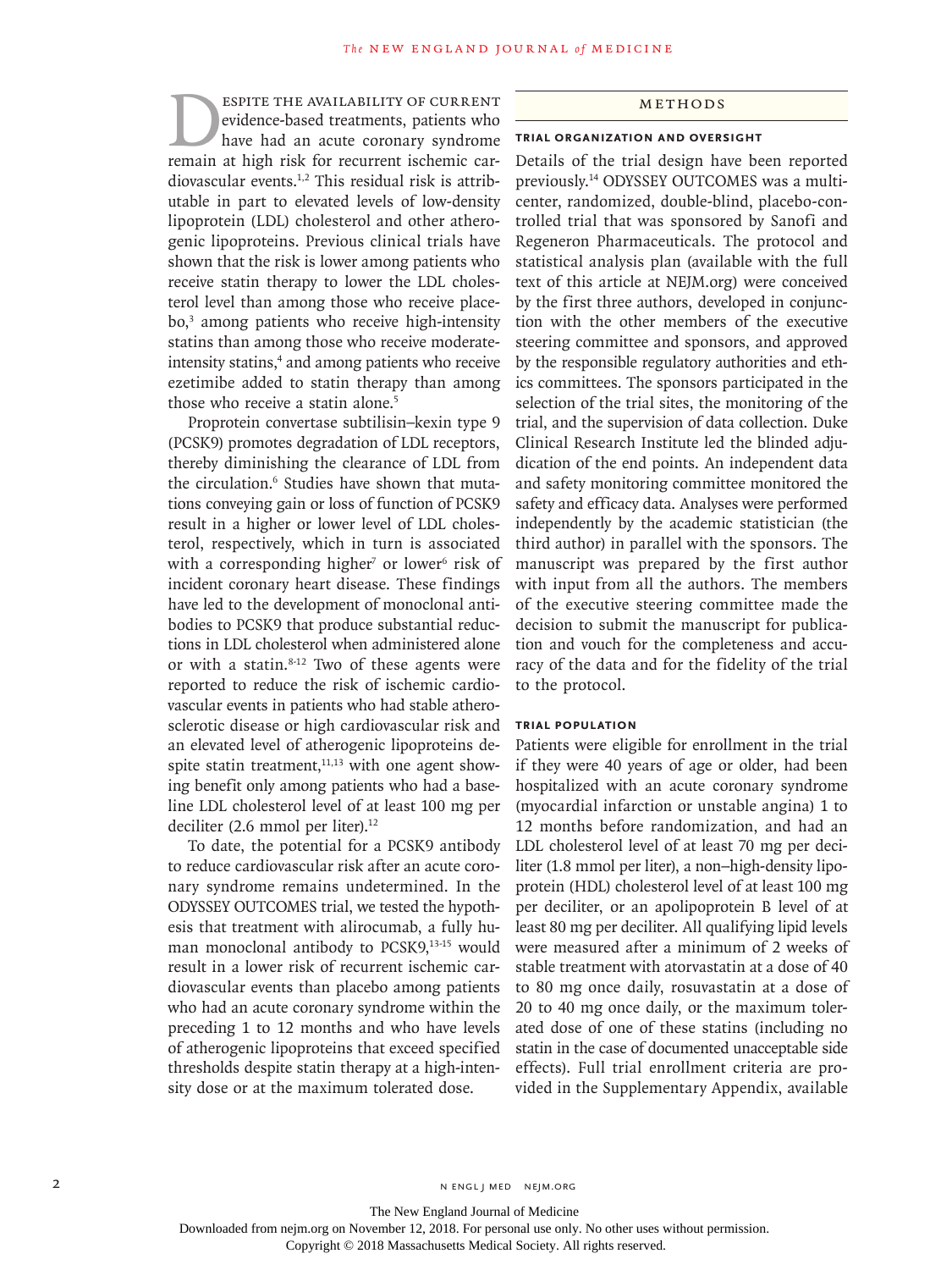at NEJM.org. All the patients provided written or an ischemia-driven coronary revascularization informed consent.

## **Trial Procedures**

During a prerandomization run-in phase (described in the Supplementary Appendix), patients received instruction in injecting themselves (with placebo), and lipid levels were verified for patient eligibility. Patients who met trial entry criteria were randomly assigned, in a 1:1 ratio, to receive alirocumab at a dose of 75 mg or matching placebo; randomization was stratified according to country (Table S1 in the Supplementary Appendix). All doses of alirocumab or placebo were administered by subcutaneous injection every 2 weeks.

The trial-group assignments and lipid levels during the trial were concealed from the patients and investigators. LDL cholesterol levels were calculated with the use of the Friedewald formula unless the triglyceride level exceeded 400 mg per deciliter (4.52 mmol per liter) or the calculated LDL cholesterol level was found to be less than 15 mg per deciliter (0.39 mmol per liter), in which case values were determined by beta quantification. Among patients assigned to the alirocumab group, protocol-specified dose-adjustment algorithms<sup>14</sup> were used to target an LDL cholesterol level of 25 to 50 mg per deciliter (0.6 to 1.3 mmol per liter) and to avoid sustained levels below 15 mg per deciliter (details can be found in the Additional Information on the Methods and Results section and in Figs. S1 and S2 in the Supplementary Appendix). Dose adjustments were performed under blinded conditions, without either the patient or the investigator being aware of the adjustment, including substitution of placebo for alirocumab in the case of sustained levels of LDL cholesterol below 15 mg per deciliter.

## **Trial End Points**

The primary end point was a composite of death from coronary heart disease, nonfatal myocardial infarction, fatal or nonfatal ischemic stroke, or unstable angina requiring hospitalization. Prespecified main secondary end points were any coronary heart disease event (death from coronary heart disease, nonfatal myocardial infarction, unstable angina requiring hospitalization, procedure); major coronary heart disease event (death from coronary heart disease or nonfatal myocardial infarction); any cardiovascular event (death from cardiovascular causes, nonfatal ischemic stroke, nonfatal myocardial infarction, unstable angina requiring hospitalization, or an ischemia-driven coronary revascularization procedure); a composite of death from any cause, nonfatal myocardial infarction, or nonfatal ischemic stroke; death from coronary heart disease; death from cardiovascular causes; and death from any cause. Individual components of the primary end point, an ischemia-driven coronary revascularization procedure, and hospitalization for congestive heart failure were additional secondary end points. All primary and secondary end points were adjudicated by physicians who were unaware of the trial-group assignments.

## **Statistical Analysis**

Efficacy was determined by the time to the first occurrence of any component of the composite primary end point; analyses were performed according to the intention-to-treat principle and included data from all patients and for all events that occurred from the time of randomization to the common trial end date. Design assumptions included an incidence of the composite primary end point of 11.4% at 4 years in the placebo group and a median baseline LDL cholesterol level of 90 mg per deciliter (2.3 mmol per liter), with an anticipated 50% lower LDL cholesterol level in the alirocumab group than in the placebo group, which would result in an expected 15% lower risk of the primary end point with alirocumab than with placebo. It was estimated that 1613 composite primary end-point events occurring in 18,000 patients over a median follow-up of approximately 3 years would provide the trial with 90% power to detect the expected difference in risk at a significance level of 0.05. In China, 614 patients underwent randomization after random assignment of the main trial cohort had been completed (as described in the Supplementary Appendix). The protocol specified that the trial was to continue until at least 1613 primary end-point events had occurred and all patients who could be evaluated were followed for at least 2 years (except the patients from

The New England Journal of Medicine

Downloaded from nejm.org on November 12, 2018. For personal use only. No other uses without permission.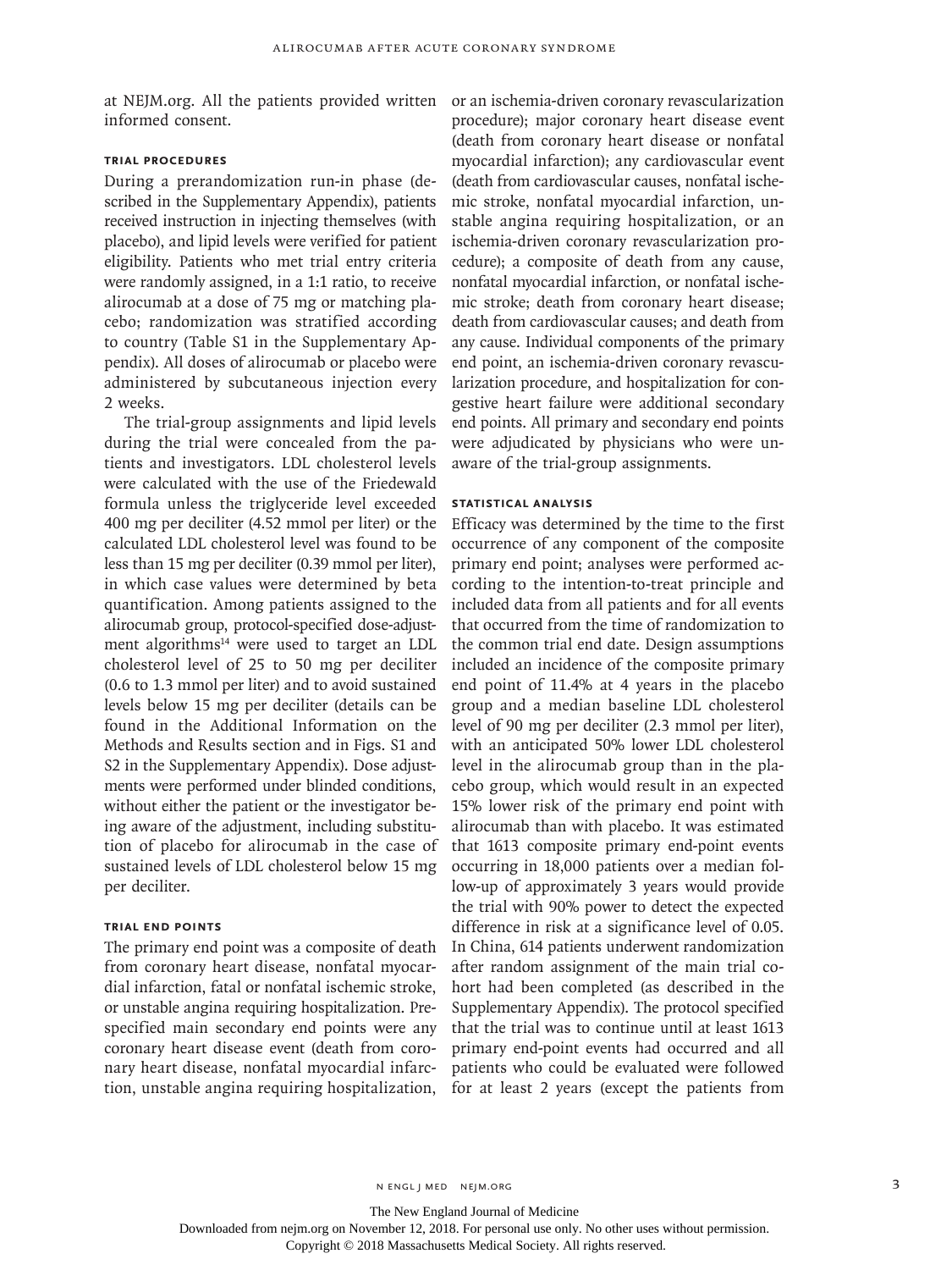China), which would ensure a sufficient observation time in which to assess safety and efficacy. Patients from China were not followed for 2 years because a lengthy regulatory approval process delayed their random assignment to a trial group until after completion of the randomization process for the rest of the trial cohort.

LDL cholesterol was evaluated in an intention-to-treat analysis that included levels measured after premature discontinuation of the trial regimen, levels measured after dose adjustments were made under blinded conditions, and levels measured after blinded substitution of placebo for alirocumab. LDL cholesterol was also evaluated in the alirocumab group in an on-treatment analysis that excluded levels measured after premature discontinuation of alirocumab and levels measured after blinded substitution of placebo for alirocumab but included levels measured after dose adjustments of alirocumab between the 75-mg dose and the 150-mg dose were made under blinded conditions.

Hazard ratios and 95% confidence intervals were estimated with the use of a Cox proportional-hazards model, stratified according to geographic region; P values were determined with the use of stratified log-rank tests. To adjust for multiplicity, the results of the main secondary end points were to be tested in hierarchical fashion in the sequence listed above if the risk of the composite primary end point was found to be significantly lower in the alirocumab group than in the placebo group. Two prespecified interim analyses were performed when approximately 50% and 75% of the planned primary end-point events for the final analysis had occurred; neither led to early termination of the trial. To account for the two interim analyses, a two-sided P value of less than 0.0498 was required to declare statistical significance for the primary end point at the final analysis. Absolute treatment effects in prespecified subgroups were compared with the use of the Gail−Simon test.15 The statistical analysis plan and the Supplementary Appendix provide details of the descriptive safety analyses and analytical methods.

### Results

#### **Patients, Trial Regimen, and Follow-up**

A total of 18,924 patients underwent randomization at 1315 sites in 57 countries; 9462 were assigned to the alirocumab group and 9462 to the placebo group (Fig. S3 in the Supplementary Appendix). Except in China, patients underwent randomization from November 2012 through November 2015. In China, 613 patients underwent randomization from May 2016 through February 2017. At the time of randomization, the characteristics of the two trial groups were well balanced (Table 1, and Table S2 in the Supplementary Appendix). The qualifying acute coronary syndrome was myocardial infarction in 83.0% of the patients and unstable angina in 16.8%. Most of the patients (92.1%) qualified with an LDL cholesterol level of 70 mg or more per deciliter; a majority of the remaining patients (7.2%) met only the non−HDL cholesterol criterion. The median time from the qualifying acute coronary syndrome to randomization was 2.6 months (interquartile range, 1.7 to 4.3).

Most of the patients received guideline-recommended medications and had undergone coronary revascularization for the index event. At the time of randomization, 88.8% of the patients were receiving atorvastatin at a dose of 40 mg to 80 mg daily or were receiving rosuvastatin at a dose of 20 mg to 40 mg daily. After 1 year of follow-up, 84.7% of the patients in the alirocumab group and 86.2% in the placebo group were receiving such treatment; after 3 years of followup, the percentages were 82.8% in the alirocumab group and 86.6% in the placebo group. Information on the adjustment of alirocumab doses under blinded conditions can be found in the Supplementary Appendix.

Patients were followed for a median of 2.8 years (interquartile range, 2.3 to 3.4); the common trial end date was November 11, 2017. Premature discontinuation of the assigned alirocumab or placebo for reasons other than death occurred in 1343 patients (14.2%) in the alirocumab group and in 1496 patients (15.8%) in the placebo group (Fig. S3 in the Supplementary Appendix). Exposure to the intended trial regimen as a percentage of the total follow-up time

The New England Journal of Medicine Downloaded from nejm.org on November 12, 2018. For personal use only. No other uses without permission.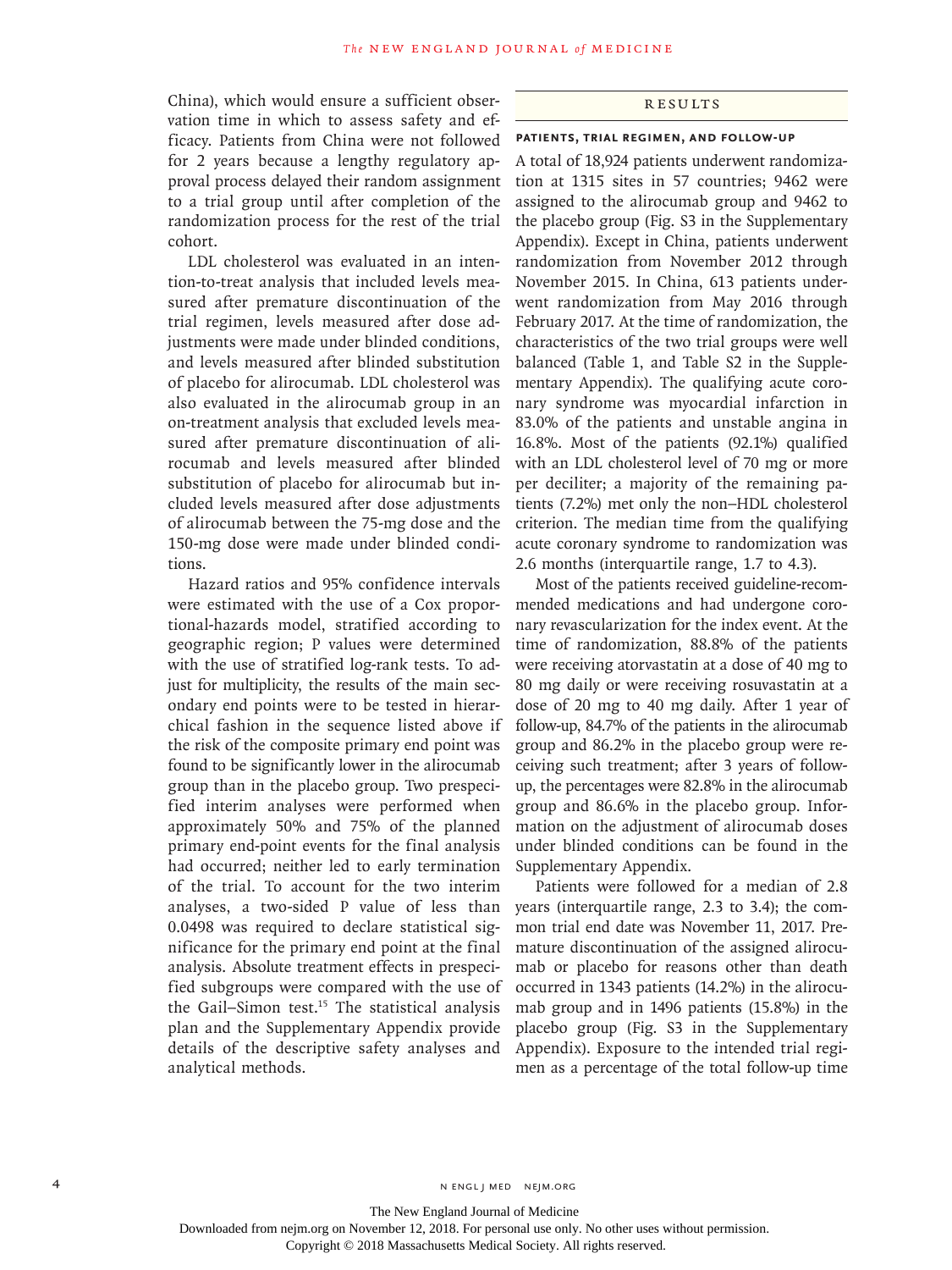| Table 1. Demographic and Baseline Characteristics of the Patients.*                                                    |                            |                         |
|------------------------------------------------------------------------------------------------------------------------|----------------------------|-------------------------|
| Characteristic                                                                                                         | Alirocumab<br>$(N = 9462)$ | Placebo<br>$(N = 9462)$ |
| $Age - yr$                                                                                                             | $58.5 \pm 9.3$             | $58.6 \pm 9.4$          |
| Female sex - no. (%)                                                                                                   | 2390 (25.3)                | 2372 (25.1)             |
| Race - no. (%) <sup>+</sup>                                                                                            |                            |                         |
| White                                                                                                                  | 7500 (79.3)                | 7524 (79.5)             |
| Asian                                                                                                                  | 1251(13.2)                 | 1247(13.2)              |
| Black                                                                                                                  | 235(2.5)                   | 238(2.5)                |
| Other                                                                                                                  | 475 (5.0)                  | 451 (4.8)               |
| Region of enrollment - no. (%)                                                                                         |                            |                         |
| Central and Eastern Europe                                                                                             | 2719 (28.7)                | 2718 (28.7)             |
| Western Europe                                                                                                         | 2084 (22.0)                | 2091 (22.1)             |
| Canada or United States                                                                                                | 1435 (15.2)                | 1436 (15.2)             |
| Latin America                                                                                                          | 1293 (13.7)                | 1295 (13.7)             |
| Asia                                                                                                                   | 1150 (12.2)                | 1143 (12.1)             |
| Rest of world                                                                                                          | 781 (8.3)                  | 779 (8.2)               |
| Medical history before index acute coronary syndrome<br>— no. (%)                                                      |                            |                         |
| Hypertension                                                                                                           | 6205 (65.6)                | 6044 (63.9)             |
| Diabetes mellitus                                                                                                      | 2693 (28.5)                | 2751 (29.1)             |
| Current tobacco smoker                                                                                                 | 2282 (24.1)                | 2278 (24.1)             |
| Family history of premature coronary heart disease                                                                     | 3408 (36.0)                | 3365 (35.6)             |
| Myocardial infarction                                                                                                  | 1790 (18.9)                | 1843 (19.5)             |
| Percutaneous coronary intervention                                                                                     | 1626 (17.2)                | 1615(17.1)              |
| Coronary-artery bypass grafting                                                                                        | 521 (5.5)                  | 526 (5.6)               |
| Stroke                                                                                                                 | 306(3.2)                   | 305(3.2)                |
| Peripheral artery disease                                                                                              | 373(3.9)                   | 386(4.1)                |
| Congestive heart failure                                                                                               | 1365(14.4)                 | 1449 (15.3)             |
| Index acute coronary syndrome - no. (%)                                                                                |                            |                         |
| ST-segment elevation myocardial infarction                                                                             | 3301 (34.9)                | 3235 (34.2)             |
| Non-ST-segment elevation myocardial infarction                                                                         | 4574 (48.3)                | 4601 (48.6)             |
| Unstable angina                                                                                                        | 1568 (16.6)                | 1614(17.1)              |
| Missing data                                                                                                           | $19$ ( $< 0.1$ )           | $12 (-0.1)$             |
| Percutaneous coronary intervention or coronary-artery bypass<br>grafting for index acute coronary syndrome $-$ no. (%) | 6798 (71.8)                | 6878 (72.7)             |
| Median time from index acute coronary syndrome to<br>randomization (IQR) - mo                                          | $2.6(1.7-4.4)$             | $2.6(1.7-4.3)$          |
| Body-mass indext:                                                                                                      | $28.5 \pm 4.9$             | $28.5 \pm 4.8$          |

\* Plus–minus values are means ±SD. There were no significant differences between the two groups in demographic or baseline characteristics. Additional baseline characteristics are listed in Table S2 in the Supplementary Appendix. Percentages may not sum to 100 because of rounding. IQR denotes interquartile range.

† Race was reported by the patient.

‡ The body-mass index is the weight in kilograms divided by the square of the height in meters.

The New England Journal of Medicine Downloaded from nejm.org on November 12, 2018. For personal use only. No other uses without permission.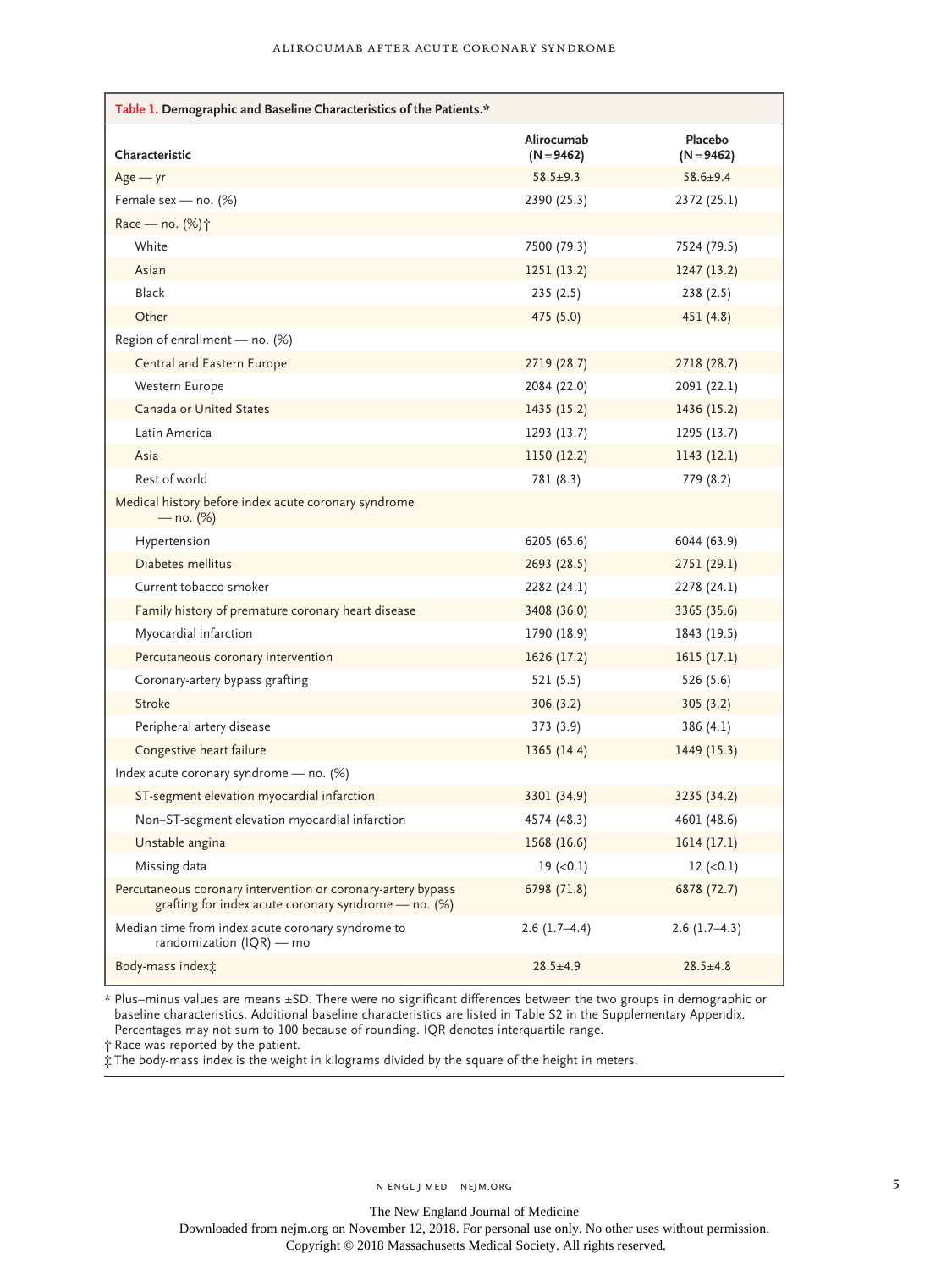

#### **Figure 1. LDL Cholesterol Levels during the Trial**

The intention-to-treat analysis (results shown with solid lines) included all low-density lipoprotein (LDL) cholesterol values, including levels measured after premature discontinuation of the trial regimen, levels measured after dose adjustments were made under blinded conditions, and levels measured after blinded substitution of placebo for alirocumab. The on-treatment analysis (results shown with dashed lines) excluded LDL cholesterol levels measured after premature discontinuation of the trial regimen and levels measured after blinded substitution of placebo for alirocumab (but included LDL cholesterol levels measured after dose adjustments of alirocumab were made under blinded conditions between the 75-mg dose and the 150-mg dose). To convert the values for LDL cholesterol to millimoles per liter, multiply by 0.02586.

> was 90.7% in the alirocumab group (including time after blinded substitution of placebo for alirocumab) and 90.0% in the placebo group. Ascertainment of the composite primary end point was complete for 99.1% of potential patient-years of follow-up, and ascertainment of death was complete for 99.8% of potential patient-years of follow-up.

### **Effect of Trial Regimen on Lipid Levels**

At baseline, the mean (±SD) LDL cholesterol level was 92±31 mg per deciliter (2.38±0.80 mmol per liter). In the alirocumab group, the mean LDL cholesterol level (intention-to-treat analysis) at 4 months, 12 months, and 48 months after randomization was 40 mg per deciliter (1.0 mmol per liter), 48 mg per deciliter (1.2 mmol per liter), and 66 mg per deciliter (1.7 mmol per liter), respectively; in the placebo group, the mean LDL cholesterol level at 4 months, 12 months, and 48 months after randomization was 93 mg per deciliter (2.4 mmol per liter), 96 mg per deciliter (2.5 mmol per liter), and 103 mg per deciliter (2.7 mmol per liter), respectively (Fig. 1). In the on-treatment analysis in the alirocumab group (which excluded values measured after discontinuation of alirocumab and after blinded substitution of placebo for alirocumab), the mean LDL cholesterol level at 4 months, 12 months, and 48 months was 38 mg per deciliter (0.98 mmol per liter), 42 mg per deciliter (1.1 mmol per liter), and 53 mg per deciliter (1.4 mmol per liter), respectively; these levels were an average of 62.7%, 61.0%, and 54.7% lower than the respective levels in the placebo group. Other lipid measurements are provided in Figure S4 in the Supplementary Appendix.

#### **End Points**

A composite primary end-point event occurred in 903 patients (9.5%) in the alirocumab group and in 1052 patients (11.1%) in the placebo group (Table 2); The Kaplan–Meier probability estimate at 4 years was 12.5% in the alirocumab group and 14.5% in the placebo group (hazard ratio, 0.85; 95% confidence interval [CI], 0.78 to 0.93; P<0.001) (Fig. 2). To prevent the occurrence of one primary end-point event, 49 patients (95% CI, 28 to 164) would need to be treated for 4 years. The effect of alirocumab on the relative risk of the composite primary end point did not differ significantly according to any of the prespecified subgroup variables (Fig. S5 in the Supplementary Appendix).

As would be expected, the incidence of the composite primary end point in the placebo group differed across three categories of baseline LDL cholesterol levels (<80, 80 to <100, and  $\geq$ 100 mg per deciliter), with the greatest incidence among patients in the highest category. Correspondingly, in a nonprespecified analysis, the greatest absolute reduction in risk of the composite primary end point with alirocumab was also shown among the patients who had a baseline LDL cholesterol level of 100 mg or more per deciliter (P<0.001 for the interaction between treatment and baseline LDL cholesterol level) (Table S3 and Fig. S6 in the Supplementary Appendix). To prevent the occurrence of one primary end-point event among patients with a baseline LDL cholesterol level of 100 mg or more per deciliter, 16 patients (95% CI, 11 to 34) would need to be treated for 4 years. Additional analyses related to categories of baseline LDL cholesterol are provided in Table S3 in the Supplementary Appendix.

Among the main secondary end points, the risks of any coronary heart disease event, major coronary heart disease events, any cardiovascu-

The New England Journal of Medicine

Downloaded from nejm.org on November 12, 2018. For personal use only. No other uses without permission.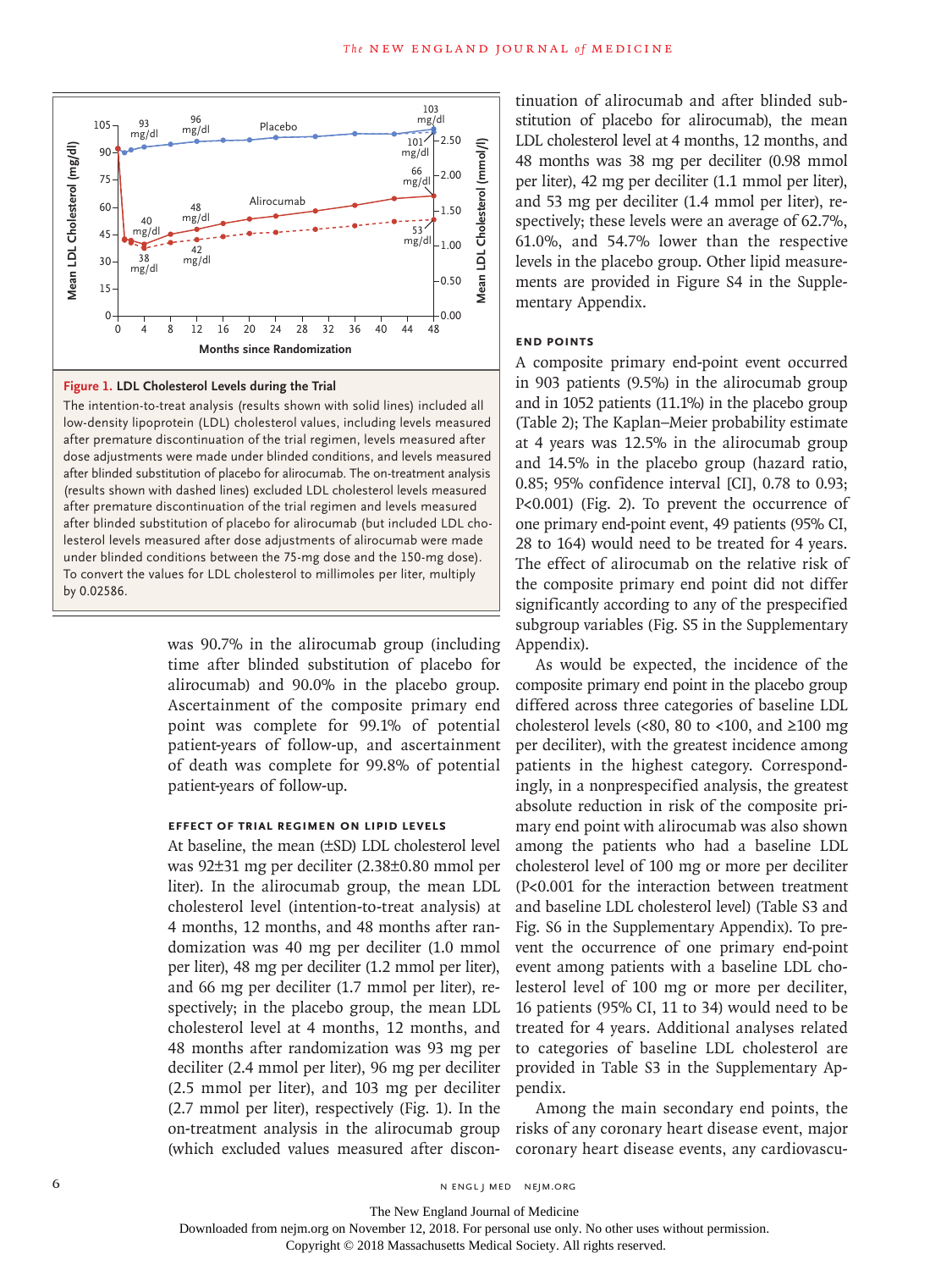| Table 2. Composite Primary End Point and Secondary End Points (Intention-to-Treat Population).                                                                                                |                              |                         |                                 |         |  |  |
|-----------------------------------------------------------------------------------------------------------------------------------------------------------------------------------------------|------------------------------|-------------------------|---------------------------------|---------|--|--|
| <b>End Point</b>                                                                                                                                                                              | Alirocumab<br>$(N = 9462)$   | Placebo<br>$(N = 9462)$ | <b>Hazard Ratio</b><br>(95% CI) | P Value |  |  |
|                                                                                                                                                                                               | number of patients (percent) |                         |                                 |         |  |  |
| Primary end point: composite of death from coronary heart<br>disease, nonfatal myocardial infarction, fatal or non-<br>fatal ischemic stroke, or unstable angina requiring<br>hospitalization | 903(9.5)                     | 1052(11.1)              | $0.85(0.78 - 0.93)$             | < 0.001 |  |  |
| Major secondary end points, in order of hierarchical testing                                                                                                                                  |                              |                         |                                 |         |  |  |
| Any coronary heart disease event*                                                                                                                                                             | 1199(12.7)                   | 1349(14.3)              | $0.88(0.81 - 0.95)$             | 0.001   |  |  |
| Major coronary heart disease eventt                                                                                                                                                           | 793 (8.4)                    | 899 (9.5)               | $0.88(0.80 - 0.96)$             | 0.006   |  |  |
| Any cardiovascular events                                                                                                                                                                     | 1301(13.7)                   | 1474 (15.6)             | $0.87(0.81 - 0.94)$             | < 0.001 |  |  |
| Composite of death from any cause, nonfatal myocardi-<br>al infarction, or nonfatal ischemic strokes                                                                                          | 973 (10.3)                   | 1126 (11.9)             | $0.86(0.79 - 0.93)$             | < 0.001 |  |  |
| Death from coronary heart disease                                                                                                                                                             | 205(2.2)                     | 222(2.3)                | $0.92(0.76 - 1.11)$             | 0.389   |  |  |
| Death from cardiovascular causes                                                                                                                                                              | 240 (2.5)                    | 271(2.9)                | $0.88(0.74 - 1.05)$             |         |  |  |
| Death from any cause                                                                                                                                                                          | 334(3.5)                     | 392(4.1)                | $0.85(0.73 - 0.98)$             |         |  |  |
| Other end points                                                                                                                                                                              |                              |                         |                                 |         |  |  |
| Nonfatal myocardial infarction                                                                                                                                                                | 626(6.6)                     | 722(7.6)                | $0.86(0.77-0.96)$               |         |  |  |
| Fatal or nonfatal ischemic stroke                                                                                                                                                             | 111(1.2)                     | 152(1.6)                | $0.73(0.57-0.93)$               |         |  |  |
| Unstable angina requiring hospitalization                                                                                                                                                     | 37(0.4)                      | 60(0.6)                 | $0.61(0.41 - 0.92)$             |         |  |  |
| Ischemia-driven coronary revascularization procedure                                                                                                                                          | 731 (7.7)                    | 828 (8.8)               | $0.88(0.79 - 0.97)$             |         |  |  |
| Hospitalization for congestive heart failure                                                                                                                                                  | 176(1.9)                     | 179(1.9)                | $0.98(0.79 - 1.20)$             |         |  |  |

\* This end point includes death from coronary heart disease, nonfatal myocardial infarction, unstable angina requiring hospitalization, and an ischemia-driven coronary revascularization procedure (definitions can be found in the Supplementary Appendix).

† This end point includes death from coronary heart disease and nonfatal myocardial infarction.

‡ This end point includes any death from cardiovascular causes, nonfatal myocardial infarction, unstable angina requiring hospitalization, an ischemia-driven coronary revascularization procedure, or nonfatal ischemic stroke.

§ The widths of the confidence intervals for the secondary end points were not adjusted for multiplicity, so the intervals for the outcomes listed below this outcome should not be used to infer definitive treatment effects.

¶ The hierarchical analysis was stopped after the first nonsignificant P value was observed, in accordance with the hierarchical testing plan.

The analysis for other end points was not adjusted for multiplicity; therefore, no P values are reported.

lar event, and a composite of death from any cause, nonfatal myocardial infarction, or nonfatal ischemic stroke were lower among patients treated with alirocumab than among those who received placebo (Table 2, and Fig. S7 in the Supplementary Appendix). A total of 334 patients (3.5%) in the alirocumab group and 392 patients (4.1%) in the placebo group died (hazard ratio, 0.85; 95% CI, 0.73 to 0.98).

## **Safety**

The incidence of adverse events and of laboratory abnormalities was similar in the alirocumab group and the placebo group (Table 3), with the exception of local injection-site reaction (3.8% in the alirocumab group vs. 2.1% in the placebo

group, P<0.001). Injection-site reactions (itching, redness, or swelling) were usually mild and selflimited and led to discontinuation of the trial regimen in 26 patients in the alirocumab group, at a median of 8.3 months after randomization, and in 3 patients in the placebo group. Neurocognitive events were reported in 1.5% of the patients in the alirocumab group and in 1.8% of the patients in the placebo group, new-onset diabetes (as defined in the Supplementary Appendix) in 9.6% and 10.1%, respectively, and hemorrhagic stroke (confirmed by adjudication) in less than 0.1% and 0.2%. Neutralizing antidrug antibodies were detected in 0.5% of the patients in the alirocumab group and in less than 0.1% in the placebo group.

n engl j med nejm.org 7

The New England Journal of Medicine

Downloaded from nejm.org on November 12, 2018. For personal use only. No other uses without permission.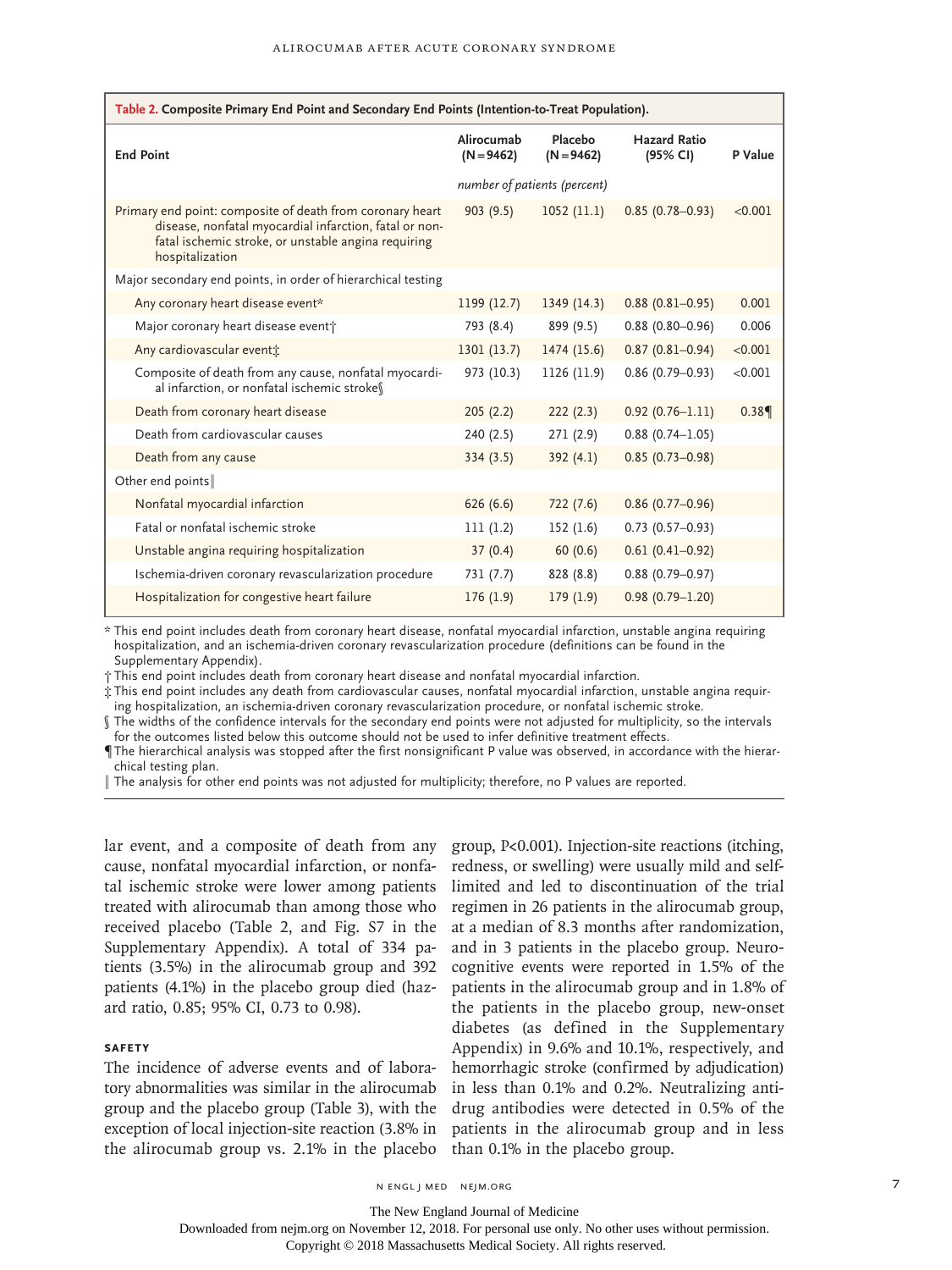

#### **Figure 2. Cumulative Incidence of the Composite Primary End Point.**

Shown is the cumulative incidence of the primary efficacy end point (a composite of death from coronary heart disease, nonfatal myocardial infarction, fatal or nonfatal ischemic stroke, or unstable angina requiring hospitalization). The Kaplan–Meier rates for the primary end point at 4 years were 12.5% (95% CI, 11.5 to 13.5) in the alirocumab group and 14.5% (95% CI, 13.5 to 15.6) in the placebo group. The inset shows the same data on an enlarged y axis. The P value was calculated with the use of log-rank tests,

#### Discussion

Among patients who had a previous acute coronary syndrome and in whom lipid levels exceeded specified thresholds despite atorvastatin or rosuvastatin therapy at a high-intensity dose or at the maximum tolerated dose, the risk of a composite of death from coronary heart disease, nonfatal myocardial infarction, fatal or nonfatal ischemic stroke, or unstable angina requiring hospitalization was lower among those who were treated with alirocumab than among those who received placebo. These benefits were observed in the context of background care that included extensive use of evidence-based treatments<sup>16-19</sup> as well as the use of a dose-adjustment strategy for alirocumab that targeted an LDL cholesterol level of 25 to 50 mg per deciliter and allowed a level of 15 to 25 mg per deciliter, but that avoided sustained levels below 15 mg per deciliter.

The absolute benefit of alirocumab with respect to the composite primary end point was more pronounced among patients who had a baseline LDL cholesterol level of 100 mg or more per deciliter than among patients with a lower baseline LDL cholesterol level. Similarly, a recent meta-analysis showed that intensive lowering of LDL cholesterol (primarily with the use of statins) resulted in a mortality benefit that was observed only among patients with a baseline LDL cholesterol level of 100 mg or more per deciliter.<sup>20</sup>

Over a median follow-up period of 2.8 years, with more than 8000 patients who were eligible to be followed for 3 to 5 years and 6444 patients who received the assigned alirocumab or placebo for at least 3 years, the incidence of adverse events did not differ significantly between the two groups, with the exception of local injectionsite reactions. Whether the safety and efficacy of alirocumab were influenced by the blinded doseadjustment strategy, which was designed to mitigate the occurrence of very low levels of LDL cholesterol, is unknown. Serious safety concerns were also not observed with evolocumab in the FOURIER (Further Cardiovascular Outcomes Research with PCSK9 Inhibition in Subjects with Elevated Risk) trial, $11$  which had no lower limit for allowable LDL cholesterol levels; however, that trial had a shorter median follow-up, and very few patients were followed for 3 or more years. Neither trial can fully predict longer-term safety of treatment with a PCSK9 monoclonal antibody.

Lowering of LDL cholesterol levels with alirocumab was sustained but to a lesser extent than that reported in previous trials that had a shorter duration.9 The increase in LDL cholesterol over time in the intention-to-treat analysis reflects premature discontinuation of treatment, dose reduction or substitution of placebo for alirocumab under blinded conditions, and attenuation of the intensity of statin treatment. The last factor probably also contributed to the rise in LDL cholesterol observed in the placebo group, in the on-treatment analysis in the alirocumab group, and in previous trials involving patients who had an acute coronary syndrome.5,21 Antidrug antibodies were detected in few patients and have been shown not to influence the lipid-lowering efficacy of alirocumab.<sup>22</sup>

There are noteworthy similarities and differences between our trial and the previous FOURIER and SPIRE (Studies of PCSK9 Inhibition and the Reduction of Vascular Events) trials, which evaluated the PCSK9 antibodies evolocumab and bococizumab, respectively.11,13 The current trial and the FOURIER trial showed similar improvements in composite cardiovascular out-

The New England Journal of Medicine

Downloaded from nejm.org on November 12, 2018. For personal use only. No other uses without permission.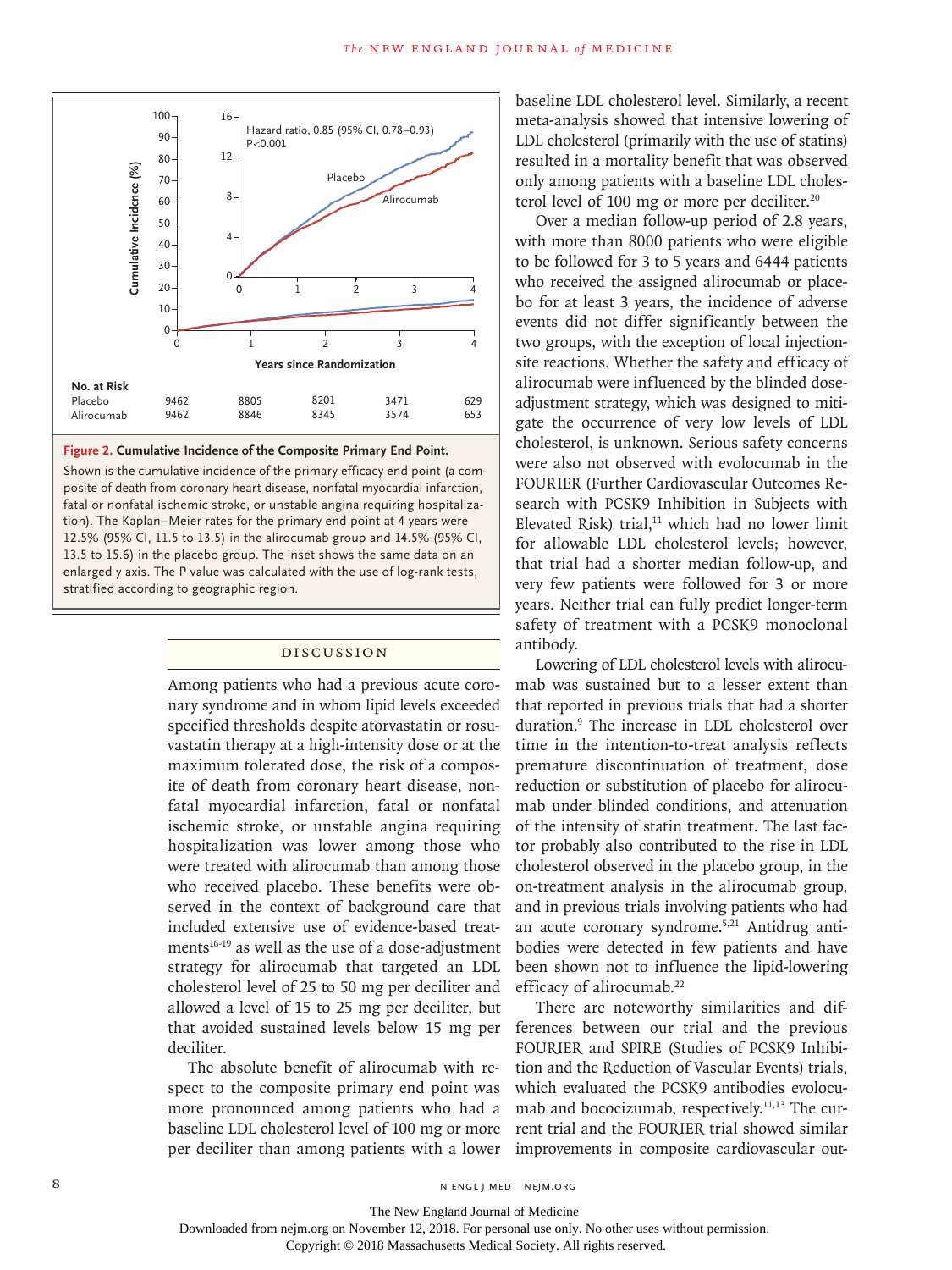| Table 3. Adverse Events and Laboratory Abnormalities.                                                       |                            |                         |  |  |  |  |
|-------------------------------------------------------------------------------------------------------------|----------------------------|-------------------------|--|--|--|--|
| Variable                                                                                                    | Alirocumab<br>$(N = 9451)$ | Placebo<br>$(N = 9443)$ |  |  |  |  |
| Adverse events - no. (%)                                                                                    |                            |                         |  |  |  |  |
| Any adverse event                                                                                           | 7165 (75.8)                | 7282 (77.1)             |  |  |  |  |
| Serious adverse event                                                                                       | 2202 (23.3)                | 2350 (24.9)             |  |  |  |  |
| Adverse event that led to death                                                                             | 181(1.9)                   | 222(2.4)                |  |  |  |  |
| Adverse event that led to discontinuation of the trial regimen                                              | 343(3.6)                   | 324(3.4)                |  |  |  |  |
| Local injection-site reaction                                                                               | 360(3.8)                   | 203(2.1)                |  |  |  |  |
| General allergic reaction                                                                                   | 748 (7.9)                  | 736(7.8)                |  |  |  |  |
| Diabetes worsening or diabetic complication among patients<br>with diabetes at baseline - no./total no. (%) | 506/2688 (18.8)            | 583/2747 (21.2)         |  |  |  |  |
| New-onset diabetes among patients without diabetes at baseline<br>- no./total no. $(\%)^*$                  | 648/6763 (9.6)             | 676/6696 (10.1)         |  |  |  |  |
| Neurocognitive disorder                                                                                     | 143(1.5)                   | 167(1.8)                |  |  |  |  |
| Hepatic disorder                                                                                            | 500(5.3)                   | 534(5.7)                |  |  |  |  |
| Cataracts                                                                                                   | 120(1.3)                   | 134(1.4)                |  |  |  |  |
| Hemorrhagic stroke, adjudicated                                                                             | $9 (-0.1)$                 | 16(0.2)                 |  |  |  |  |
| Laboratory abnormalities at any time - no./total no. (%)                                                    |                            |                         |  |  |  |  |
| Alanine aminotransferase > 3 times upper limit of normal range                                              | 212/9369 (2.3)             | 228/9341 (2.4)          |  |  |  |  |
| Aspartate aminotransferase > 3 times upper limit of normal range                                            | 160/9367 (1.7)             | 166/9338 (1.8)          |  |  |  |  |
| Total bilirubin >2 times upper limit of normal range                                                        | 61/9368(0.7)               | 78/9341 (0.8)           |  |  |  |  |
| Creatine kinase >10 times upper limit of normal range                                                       | 46/9369 (0.5)              | 48/9338 (0.5)           |  |  |  |  |
| Antidrug antibodies;                                                                                        | 67/9091 (0.7)              | 32/9097 (0.4)           |  |  |  |  |
| Neutralizing antidrug antibodies                                                                            | 43/9091 (0.5)              | $6/9097$ (<0.1)         |  |  |  |  |

\* New-onset diabetes was defined according to the presence of one or more of the following, with confirmation of the diagnosis by blinded external review by experts in the field of diabetes: an adverse-event report, a new prescription for diabetes medication, a glycated hemoglobin level of at least 6.5% on two occasions (and a baseline level of <6.5%), or a fasting serum glucose level of at least 126 mg per deciliter (7.0 mmol per liter) on two occasions (and a baseline level of <126 mg per deciliter).

† Antidrug antibodies were defined by the presence of positive responses detected after the start of administration of the trial regimen in at least two consecutive postbaseline serum samples, separated by at least a 16-week period.

comes with PCSK9 inhibition among patients who had a baseline LDL cholesterol level of 70 mg or more per deciliter and whose average baseline LDL cholesterol level was approximately 90 mg per deciliter.10 Both our trial and the SPIRE trial showed a more prominent absolute reduction in the risk of cardiovascular outcomes with PCSK9 inhibition among patients who had a baseline LDL cholesterol level of 100 mg or more per deciliter.12 The current trial showed the efficacy of PCSK9 inhibition in high-risk patients who had a previous acute coronary syndrome, 89% of whom received high-intensity statin therapy, and used a blinded dose-adjustment strategy to achieve a target range of LDL cholesterol with PCSK9 inhibition. The longer duration of follow-up in the current trial than in previous trials, owing to the mandatory minimum 2-year follow-up, facilitated

the assessment of efficacy and safety. A limitation of all three trials is the infrequent use of ezetimibe, for which cardiovascular efficacy was established<sup>5</sup> after most of the patients had already been enrolled and the trials were well under way.

In conclusion, among patients who had a previous acute coronary syndrome and whose levels of atherogenic lipoproteins remained elevated despite statin therapy at a high-intensity dose or at the maximum tolerated dose, the risk of major adverse cardiovascular events was lower among those who were treated with alirocumab than among those who received placebo.

Supported by Sanofi and Regeneron Pharmaceuticals.

We thank the patients, trial coordinators, and investigators who participated in this trial.

The New England Journal of Medicine

Disclosure forms provided by the authors are available with the full text of this article at NEJM.org.

Downloaded from nejm.org on November 12, 2018. For personal use only. No other uses without permission.